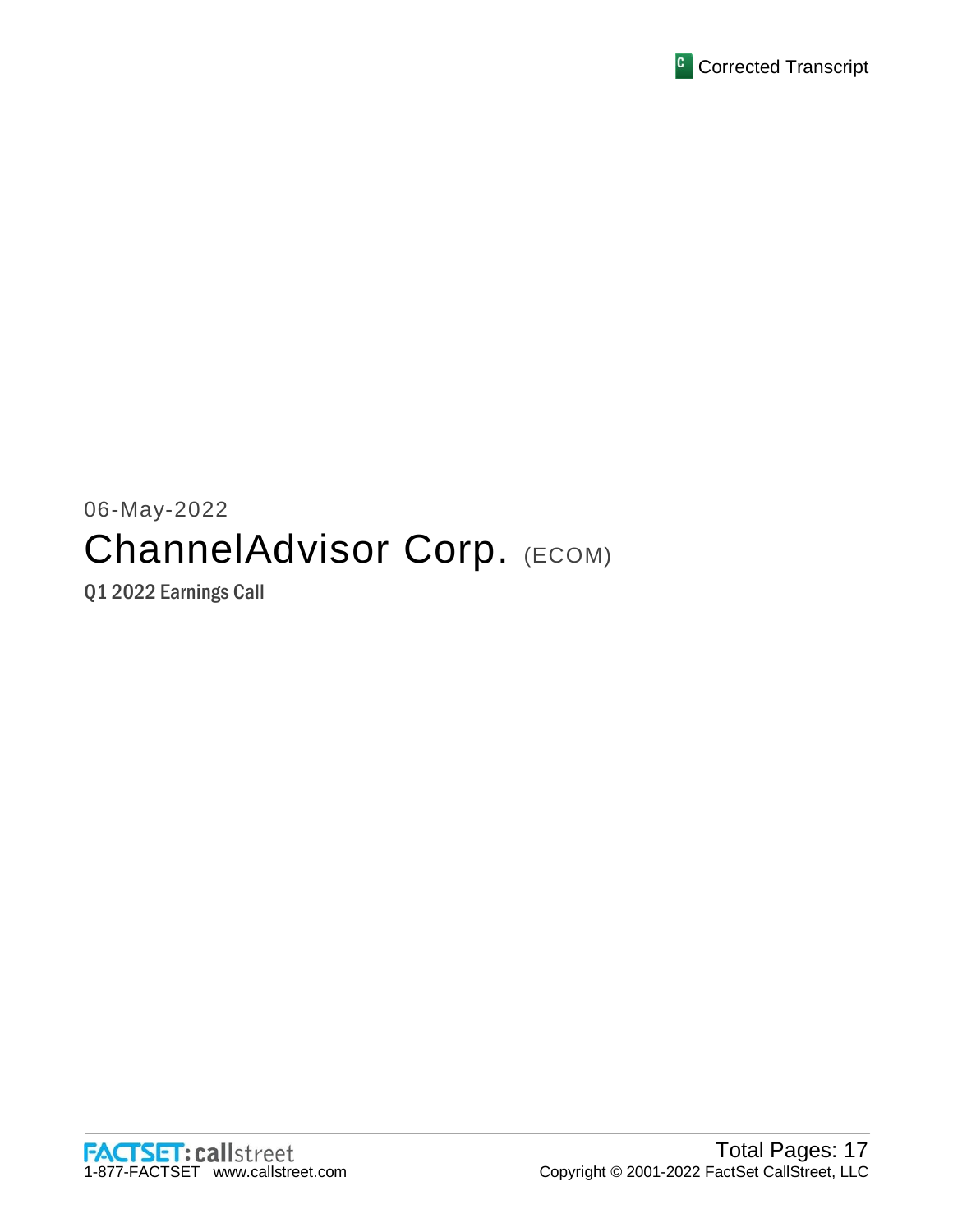## **CORPORATE PARTICIPANTS**

Raiford Garrabrant Director-Investor Relations, ChannelAdvisor Corp.

David J. Spitz Chief Executive Officer & Director, ChannelAdvisor Corp. Elizabeth Segovia Chief Operating Officer, ChannelAdvisor Corp.

Richard F. Cornetta Chief Financial Officer, ChannelAdvisor Corp.

## **OTHER PARTICIPANTS**

Colin Alan Sebastian Analyst, Robert W. Baird & Co., Inc.

Zach Cummins Analyst, B. Riley Securities, Inc.

Matthew Pfau Analyst, William Blair & Co. LLC Tom Forte Analyst, D.A. Davidson & Co.

Joshua Reilly Analyst, Needham & Co. LLC

## **MANAGEMENT DISCUSSION SECTION**

**Operator**: Good day and thank you for standing by. Welcome to the First Quarter 2022 ChannelAdvisor Earnings Conference Call. At this time, all participants are in a listen-only mode. After the speaker presentation, there will be a question-and-answer session. [Operator Instructions]

.....................................................................................................................................................................................................................................................................

.....................................................................................................................................................................................................................................................................

I will now hand the conference over to your speaker today, Raiford Garrabrant, Head of Investor Relations. Please go ahead.

## Raiford Garrabrant

Director-Investor Relations, ChannelAdvisor Corp.

Thank you, Victor, and good morning, everyone. Welcome to ChannelAdvisor's conference call for the first quarter of 2022. With me on the call today are David Spitz, ChannelAdvisor's Chief Executive Officer; Beth Segovia, ChannelAdvisor's Chief Operating Officer; and Rich Cornetta, ChannelAdvisor's Chief Financial Officer.

.....................................................................................................................................................................................................................................................................

This morning, we issued a press release with details on our first quarter 2022 performance, as well as our outlook for the second quarter and full year 2022. This press release can be accessed on the Investor Relations section of our website at ir.channeladvisor.com. In addition, this call has being recorded and a replay will be available after the conclusion of the call.

During today's call, we will make statements related to our business that may be considered forward-looking under federal securities laws. These statements reflect our views only as of today and should not be considered representative of our views as of any subsequent date. We disclaim any obligation to update any forward-looking statements or outlook. These statements are subject to a variety of risks and uncertainties that could cause actual results to differ materially from expectations. These risks are summarized in the press release that we issued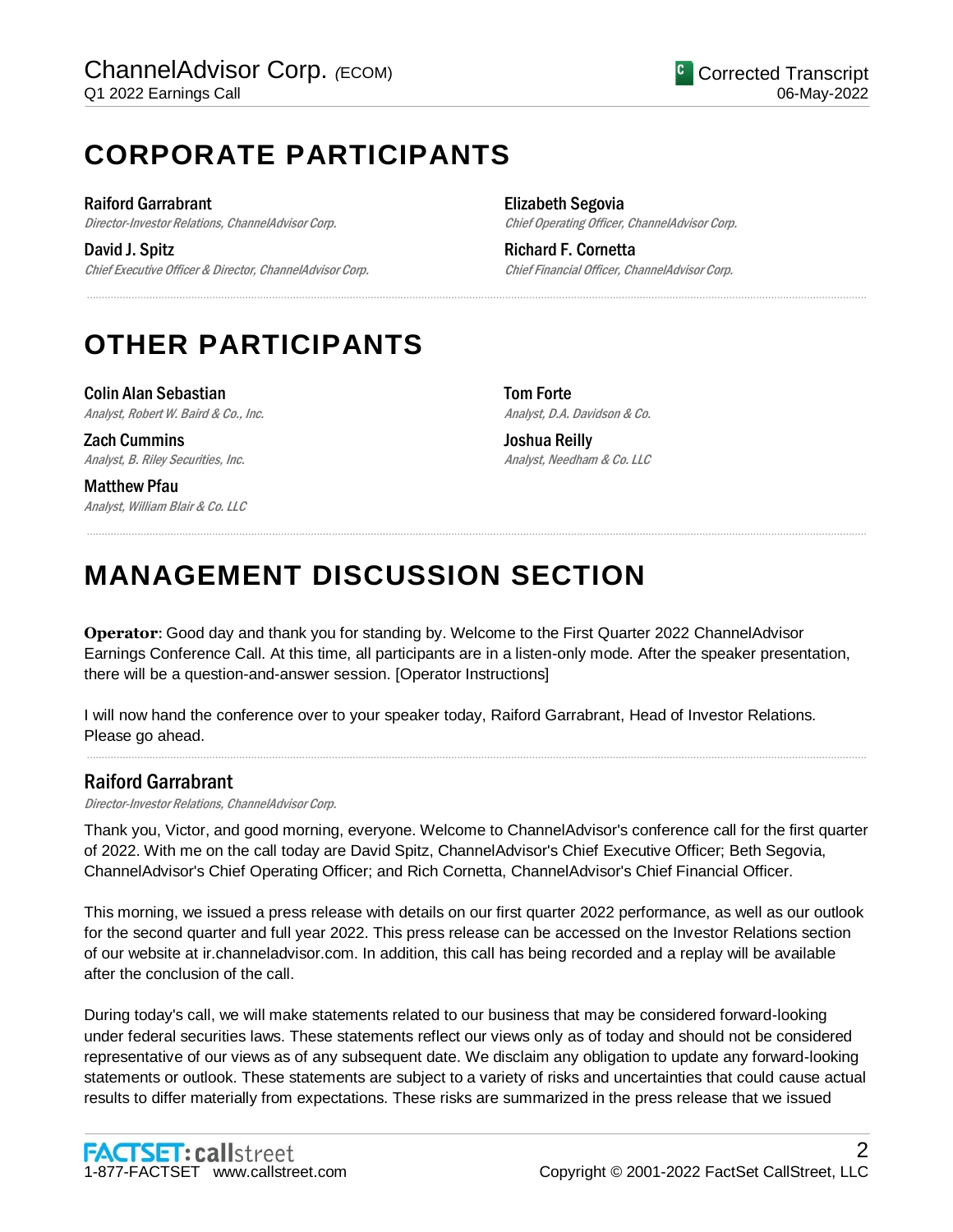today. For a further discussion of material risks and other important factors that could affect our actual results, please refer to those contained in our most recent Form 10-K, as well as our other filings which are available on the SEC website at sec.gov.

During the course of today's call, we will refer to certain non-GAAP financial measures, all of which are reconciled in the press release that we issued today. We also provide a GAAP to non-GAAP reconciliation schedule in our supplemental financial presentation posted on the Investor Relations section of our website.

Finally, at times in our prepared comments or responses to analysts' questions, we may offer metrics that are incremental to our usual presentation to provide greater insight into the dynamics of our business or our quarterly results. Please be advised that we may or may not continue to provide this additional detail in the future.

.....................................................................................................................................................................................................................................................................

With that, let me turn the call over to David.

## David J. Spitz

#### Chief Executive Officer & Director, ChannelAdvisor Corp.

Thank you, Raiford. We once again delivered strong financial results in the first quarter with revenue at the high end of our guidance range and adjusted EBITDA that exceeded the high end of our guidance range. Subscription revenue was particularly strong, increasing 17% year-on-year. This is a direct result of our brands' focused strategy coupled with consistent, solid execution. I'd like to now share a few of the highlights that keep us bullish about our long term prospects and confidence that we can achieve our 2025 targets of \$250 million in revenue and \$50 million in adjusted EBITDA.

First, our focus on brands continued to pay off with first quarter revenue from brands up 32% year-on-year to 45% of our total revenue and an all-time high of 49% of our subscription revenue. We're fast approaching the tipping point where the majority of our revenues will come from brands. Because brands are generally stickier and offer greater potential for expansion, we believe the superior unit economics we've enjoyed with brands will continue to benefit our results as they grow to represent a higher percentage of our business.

Second, our strong overall subscription revenue growth helped drive total revenue to the high end of our guidance range, despite slowing e-commerce growth and a more challenging macro environment as we move beyond COVID. We view this as a testament to the durability of our revenue model. Importantly, we expect our year-onyear revenue growth to bottom out in Q2, as we finish lapping those tough year-on-year comps in the quarter, and expect stronger growth in the back half of the year as the comps ease.

In fact, but for the significant strengthening of the dollar in recent weeks, we would have expected a return to double-digit growth in the back half of the year, and for the full year. Third, we've continued to deliver strong value to our customers through ongoing investments in our platform. Our expanding breadth of supported channels has continued to differentiate us, and that's why we maintained our rapid pace of channel expansion in Q1. And we now support over 340 channels globally, including Saks which I anticipate has the potential to be a significant channel for our customers.

Long tail GMV in aggregate was again larger than eBay and Walmart for us, second only to Amazon and grew much faster than all three. Additionally, Zalando, the fast growing European marketplace you've heard us mention before was our third largest channel for the first time, surpassing Walmart. In addition, Beth will speak to some of the many product innovations we've recently rolled out.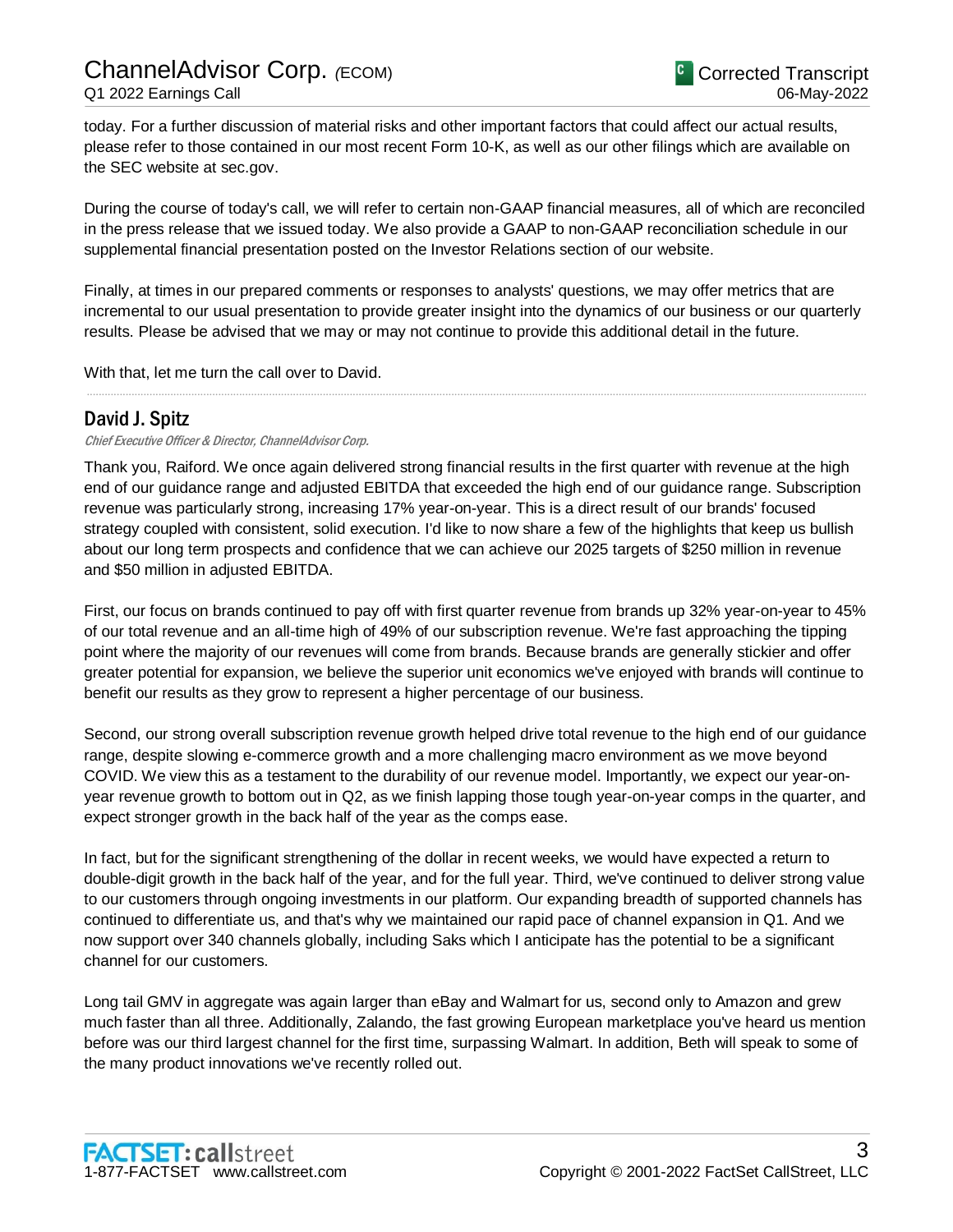Fourth, cash generation remained strong in Q1, with cash up \$6 million quarter-on-quarter to \$107 million total. Our pristine and debt-free balance sheet and attractive returns on invested capital have allowed us to make significant investments while still delivering strong profitability and robust cash flows. Although we continue to evaluate opportunities to deploy our excess capital, we remain committed to a financially disciplined approach, and focus on opportunities where we believe the potential returns align with our objectives.

In closing, even as e-commerce growth rates normalize following a remarkable couple of years of pandemic driven growth, our outlook remains strong, and we are well-positioned to drive continued profitable growth.

And with that, I'll turn it over to Beth.

## Elizabeth Segovia

Chief Operating Officer, ChannelAdvisor Corp.

Thank you, David, and good morning everyone. Enabling brands to accelerate digital transformation and achieve their e-commerce objectives remained our priority, and we kept the momentum going in Q1. Coming off of a strong holiday season in Q4, we hit the ground running in 2022.

.....................................................................................................................................................................................................................................................................

To start, our account managers worked with our clients to update their specific plans for expansion and growth this year. Also, we recently conducted our semi-annual employee engagement survey. 84% of our staff participated and we are so proud to say that employee satisfaction improved again to a record high in our company history and well above industry benchmark. Finally, we delivered significant advancements in terms of product capabilities, access to channels and industry leadership. And now, I'd like to walk you through this in a little more detail.

On the product innovation front, brands are actively seeking ways to streamline their e-commerce operations across the entire customer journey, whether it's how they promote their products, drive traffic to preferred retailers or even how they process orders across channel. ChannelAdvisor's spring release gives them more ways to do that with an array of platform enhancements, partnerships and integrations that will help brands scale and optimize their marketing, selling and fulfillment operations all from a single interface.

One of our top innovation priorities is to make it easier for our customers to reach more consumers by expanding our breadth of supported channels. Last year, we committed to adding at least 80 new integrations by mid-2022 compared to where we were at the end of 2020. As a result of terrific execution by the team, we exceeded that goal nearly six months early in January and are planning to add channels at a similar rate again in 2022.

We got off to a fast start in Q1, adding integrations for 21 new marketplaces, including Walmart Mexico, Spartoo in 17 new European locales, Linio in Mexico and Chile, and another 5 locales for AliExpress, as well as two new first-party dropship connections with Douglas in Germany and Austria. With the addition of these new channels, ChannelAdvisor now provides our customers access to over 340 marketplaces and retail integrations. We also made it easier for brands to automate the creation of high-quality product content by adding support for Amazon vendor content in 12 new locales, bringing the total to 19 third parties and 21 first-party locales.

Success in multichannel commerce relies on more than just having a listing on a given channel. Our strategy is to go deep on key channels and enable our clients to leverage native capabilities such as fulfillment and advertising. With our latest product release, ChannelAdvisor expands our fulfillment support by providing sellers the ability to manage and automate their fulfillment operations across additional channels, including Bol.com and Wayfair. With these additional fulfillment integrations, sellers can deliver the best on-channel consumer experience, while maintaining flexibility over fulfillment options based on product selection and inventory availability.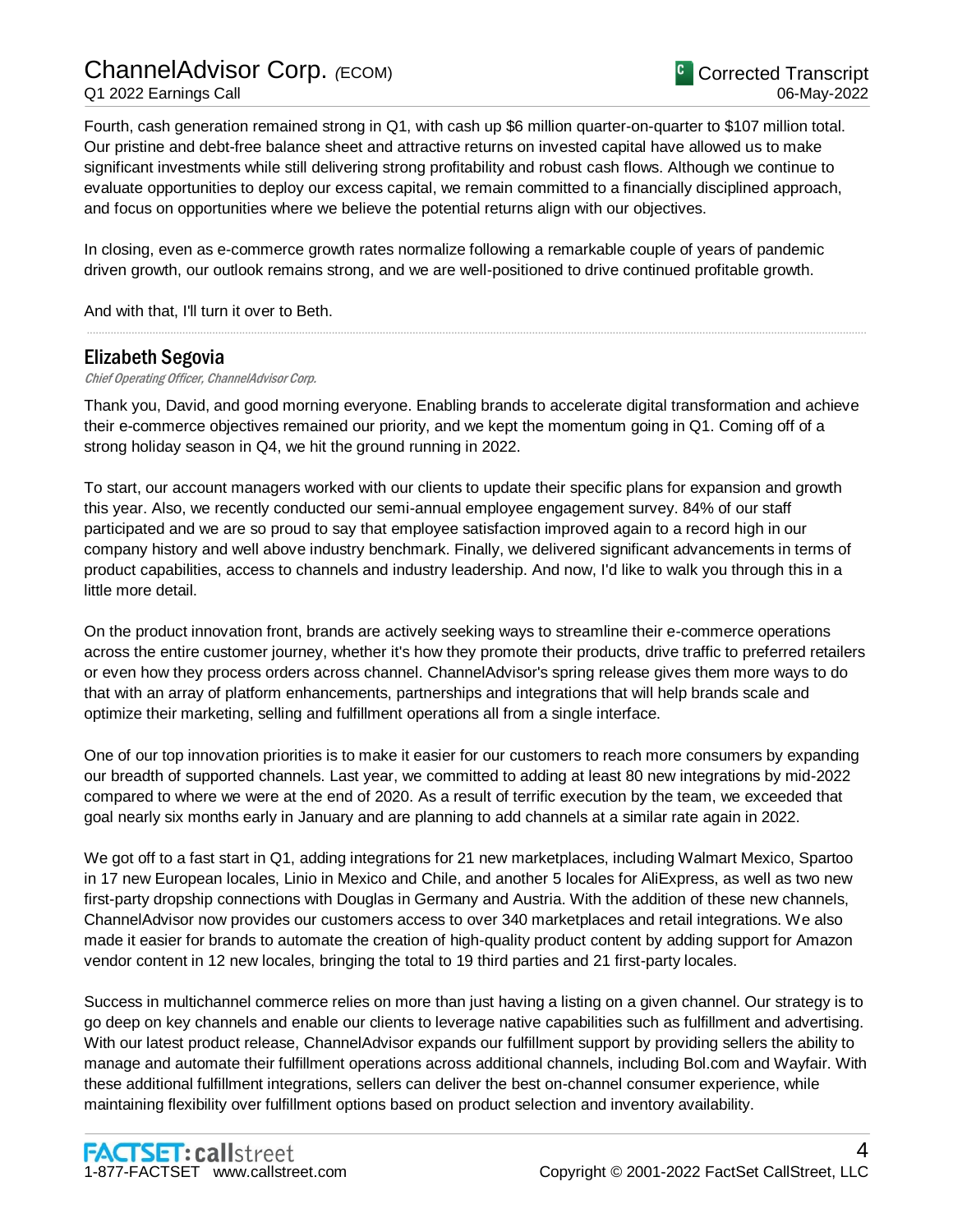On the advertising front, we've recently established an API partnership with Criteo to expand retail media advertising opportunities for our customers. These capabilities should be available midyear. ChannelAdvisor also released managed services for advertising on TikTok. TikTok is increasingly used by brands and retailers to reach new audiences.

Continuous product innovations like these have contributed to cementing our position as the leading multi-channel commerce platform for e-commerce. Last quarter, we mentioned that we were named the number one channel management vendor by Digital Commerce 360 for the 10th consecutive year. And this quarter, I'm pleased to say we again achieved Premier Partner status for 2022 in a Google partners program under more exclusive criteria this year, joining a prestigious list that showcases the top 3% of Google partners in the US. As a Premier Partner, ChannelAdvisor has access to the training and insights needed to help brands drive long-term growth, and stay ahead of the fast changing e-commerce landscape.

To see a case study that ties this all together, please visit our website to learn more about our customer , a leading provider of high-quality equestrian tech, apparel, and home decor. Until May of 2020, AJ Tack was using the ChannelAdvisor platform to reach marketplaces like Amazon, Walmart, and eBay, while a third firm managed its Google Ads. But when a new ownership team came on board, they recognized the advantage of consolidating on one platform by utilizing ChannelAdvisor for both marketplaces and digital marketing. By working closely with a client strategy manager who focuses specifically on Google Ads, AJ Tack exceeded expectations with a 44% year-on-year increase in conversions for Q4, and an 85% revenue increase during the same quarter.

They also leveraged ChannelAdvisor's repricing solutions that automatically respond to shifts in demand noting that, "once we put the repricer in place, we saw results from it almost immediately." By partnering with ChannelAdvisor, AJ Tack captured the Amazon buybacks more frequently. In their words, if brands are selling on multiple platforms and need easy one-stop-shop support, channel advisor is great.

Our momentum in landing new brand customers was evident through the addition of new customers such as Perry Ellis, Interparfum and Ste. Michelle Wine. And David mentioned earlier our strategic partner, Saks. In terms of growing our business with existing customers, our account managers collaborated with our sales team to sign expansions with customers like Lacoste, Epson and Wolverine Worldwide.

To summarize, our platform approach is resonating with brands. In Q1, we continue to build on the progress we made in 2021, and there are numerous initiatives underway to keep the momentum going. By empowering brands to reach new customers, promote their product offerings, and streamline operations globally, ChannelAdvisor continues to be well-positioned to capitalize on the positive long-term trends in our industry.

.....................................................................................................................................................................................................................................................................

With that, I'll pass it to Rich now to provide a more detailed update on our financial performance. Rich?

## Richard F. Cornetta

Chief Financial Officer, ChannelAdvisor Corp.

Thanks, Beth, and good morning, everyone. We entered the first quarter of 2022 coming off a year of record top line results, robust subscription revenue growth, and strong adjusted EBITDA and cash generation, driven by the strategic investments we have made over the past 18 months. Our outlook for Q1 anticipate continued strong subscription revenue growth in the mid-teens, and also acknowledge some challenging year-over-year variable revenue comps that we expect to continue into Q2.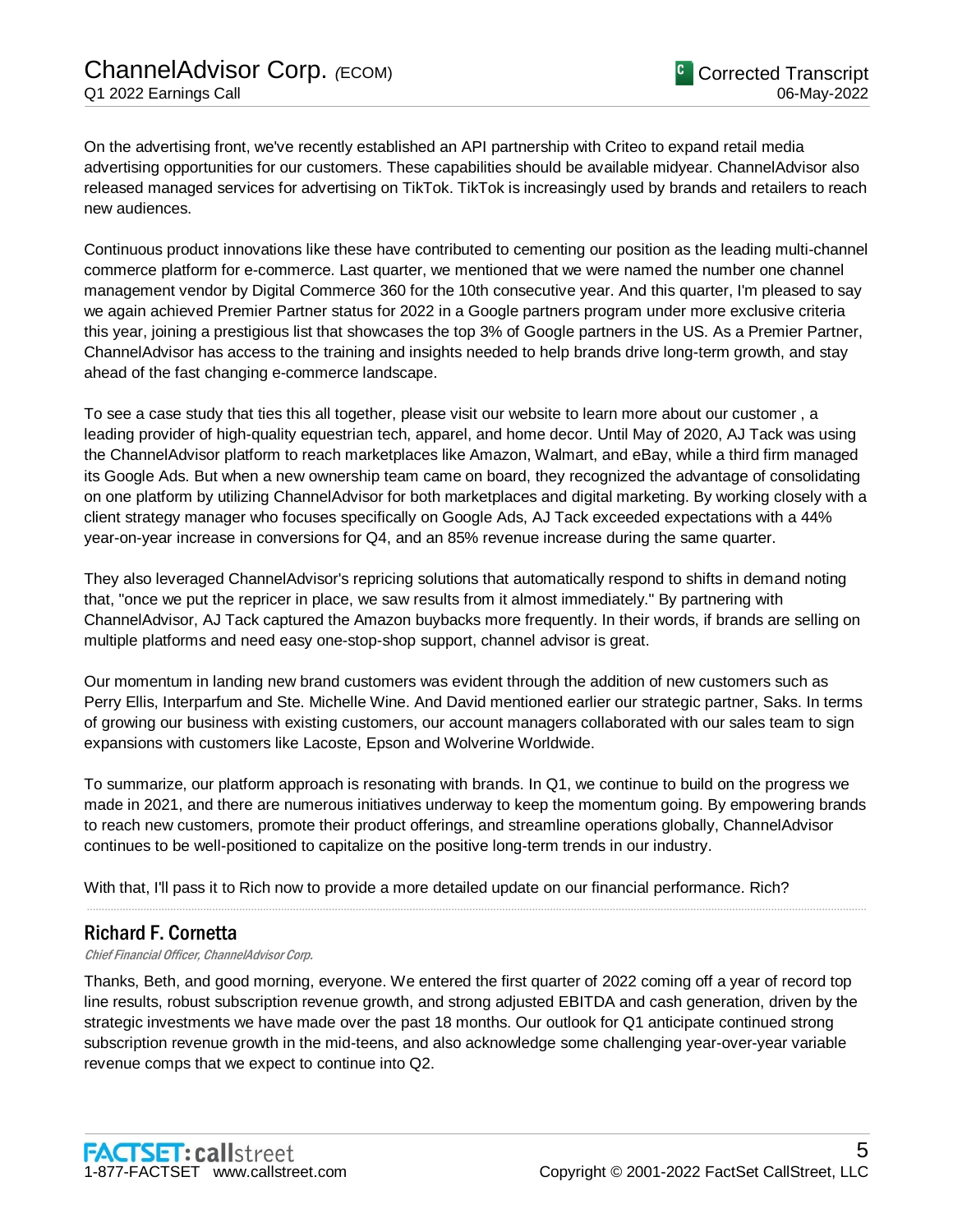I'm pleased to report that our results for the first quarter of 2022 came in better than expected, with revenue at the high end of the guidance range, subscription revenue growth of 17%, and adjusted EBITDA that exceeded the high end of the guidance range. At the same time, we continued to achieve strong cash generation and healthy margins, even with our growth investments.

So let's get into the details for Q1. Total revenue reached \$42.3 million in the first quarter, up 8% year-over-year, driven by subscription revenue performance, which reached another record at \$35.5 million and matched the 17% year-over-year growth we achieved last year. And variable revenue of \$6.8 million was in line with what we factored into our Q1 outlook. Revenue results associated with our brands cohort remained solid during Q1. We achieved total revenue of \$18.8 million, up 32% year-over-year. More importantly, we realized record brand subscription revenue of \$17.3 million during Q1, growing 36% over last year, and representing 49% of our total subscription revenue, also a new record. This is up roughly 700 basis points from the prior year period.

Brands customer account and average revenue per brands customer continued to increase throughout the quarter. And our strong revenue retention is driven by the strategic cohort of customers. Our fastest growing revenue cohort continues to be customers with ARR greater than \$100,000, and these customers represent the majority of our ARR. Given all of these factors, we continue to expect that a majority of our revenue will come from brands by the end of 2022.

Now, moving on to adjusted EBITDA. We finished Q1 at \$8.2 million, well ahead of the high end of our outlook of \$7.2 million, generating an adjusted EBITDA margin of 19%. The adjusted EBITDA over-performance was primarily driven by the pace of hiring, as well as the benefit from lease abandonment, which we'll continue to assess across our global footprint throughout the year. While still maintaining healthy margins, we remained biased towards growth, and operating expenses have been building steadily over the last year as we made strategic investments in our product and our services and sales organizations.

As mentioned earlier, we had another terrific quarter of cash generation during Q1, with cash and cash equivalents reaching approximately \$107 million and representing an increase of more than \$6 million sequentially and \$25 million year-over-year. Operating and free cash flow remained very healthy again in Q1, coming in at \$7.9 million and \$6 million, respectively. We also saw deferred revenue increase again during Q1 to record levels of \$6 million year-over-year.

Now, on to our financial outlook. For the second quarter of 2022, we're providing a revenue outlook range of between \$42.5 million and \$43 million, an adjusted EBITDA range of between \$7.2 million and \$7.6 million. As David mentioned earlier, the strengthening of the dollar over the last few weeks has had a meaningful impact on our financial outlook, lowering our year-over-year growth rate for Q2 by over 3 percentage points.

With respect to subscription revenue, we expect continued strength in Q2 and our outlook reflects anticipated subscription revenue growth in the low-to-mid teens. If not for the FX headwinds, our expected subscription revenue growth would be at least mid-teens. We anticipate variable revenue to decline year-over-year, similar to what we saw in the first quarter, and primarily a result of the difficult comps due to stimulus-aided tailwinds a year ago, and because customers have been trading up to higher tiers over the past year, which benefits our subscription revenue. In addition, Amazon Prime Day was held in June of last year, driving higher variable revenue in Q2 2021.

So despite the recent volatility we've seen with respect to currency, we will provide a financial outlook for the remainder of the year. This is due to the good visibility we have with respect to subscription revenue, coupled with the normalization we expect to see for variable revenue in the back half of the year. We believe future revenue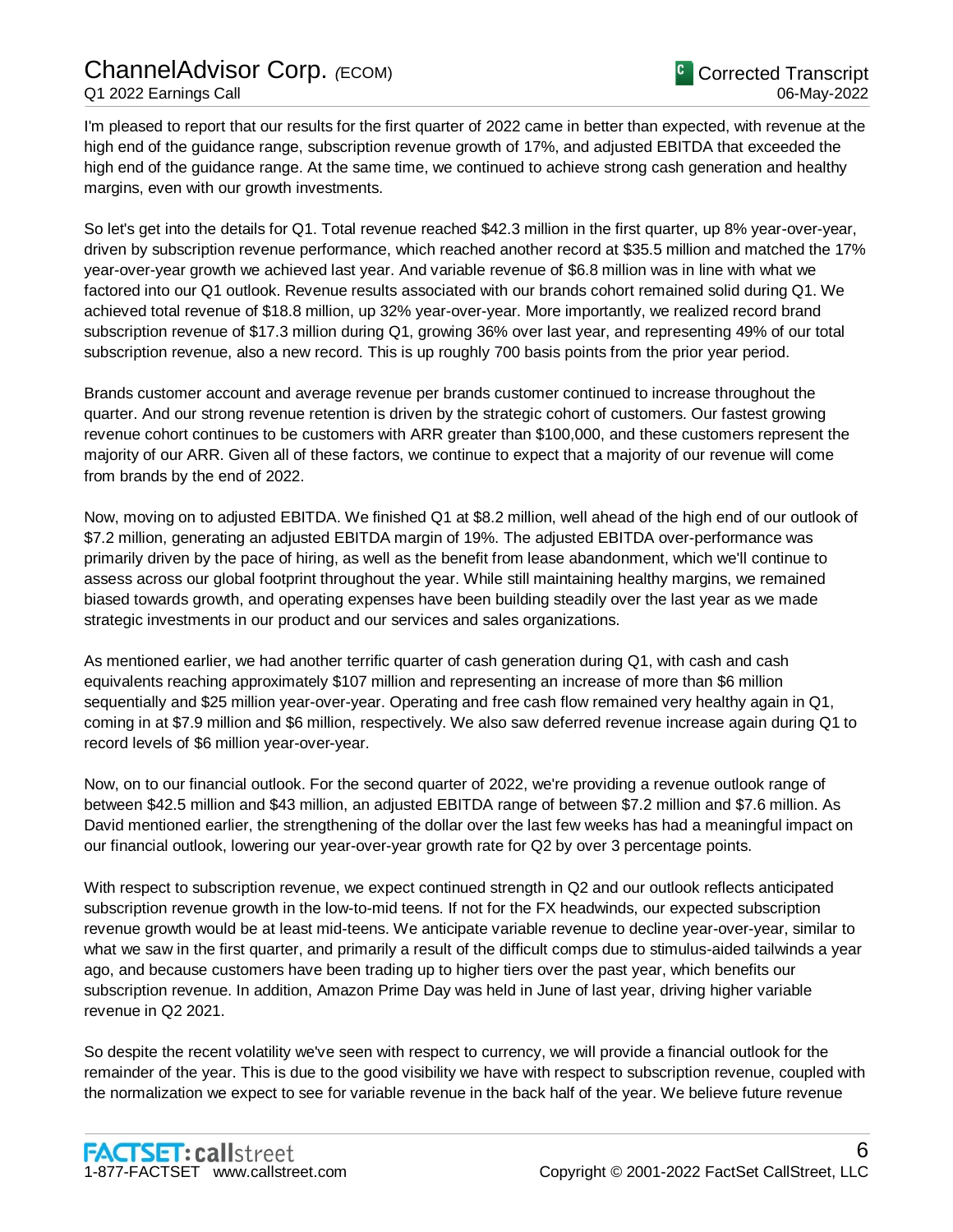growth will be the low point, even excluding the impact of FX as we finally left the effects of COVID and stimulus tailwinds from last year.

So, for the full year, we target revenue to be in the range of \$177 million to \$180 million, and adjusted EBITDA in the range of \$37 million to \$39 million. On a constant currency basis, our outlook would have resulted in a return to double-digit growth in the back half of the year, as well as for the full year.

We anticipate full-year subscription revenue growth to be in the low-to-mid teens on top of the significant subscription revenue growth rates achieved in 2021. On a constant currency basis, our expected subscription revenue growth outlook would be at least in the mid-teens.

So, in closing, our strategic focus remains with brands, and we are encouraged by the growth rate we have seen in subscription revenue. We will remain judicious with our cash on hand, and we will only pursue investments that supports our brand strategy and that we believe have the potential to provide an ROI that exceeds our weighted average cost of capital. We appreciate the continued support of all of our stakeholders.

.....................................................................................................................................................................................................................................................................

With that, operator, we'd like to now open the call to questions.

## **QUESTION AND ANSWER SECTION**

**Operator**: [Operator Instructions] Our first question comes from the line of Colin Sebastian from Baird. Your line is open. .....................................................................................................................................................................................................................................................................

#### Colin Alan Sebastian

**Colin Alan Sebastian**<br>Analyst, Robert W. Baird & Co., Inc. Quality Co., Let  $\Omega$ 

Great. Thanks. And good morning, everybody. I have a couple of questions here. I guess, first, maybe, David, a little bit more on the macro environment. I think we've seen the spectrum from results thus far. Amazon has said there's been really no impact on their business. We've seen certainly other companies indicate there's been a strong headwind in Europe ,if not globally. So, I was hoping you could kind of drill down on that a little. Is what you're seeing channel specific? What did you see from a linearity perspective during the quarter and through April, if you could provide a little more detail on that? And I have a follow-up. Thanks.

.....................................................................................................................................................................................................................................................................

#### David J. Spitz

David J. Spitz<br>Chief Executive Officer & Director, ChannelAdvisor Corp.

Sure. Thanks, Colin. Yeah. So, obviously, we saw a moderation in GMV compared to in the middle of the pandemic. And I will remind everybody that last March, we had a – I think the largest stimulus check in the US, that was issued during the pandemic. And so, I've referred to those previously as Amazon stimulus checks, because we can sort of see on our dashboards the day those things get sent out and deposited, spike in GMV. So, we're comping against that in particular in March.

And so what we saw from a trend perspective is probably the low watermark in terms of GMV was right around mid-March, mid-to-late March coinciding with last year's stimulus check, making that a tough comp. But we saw it creep back up towards the end of March and saw that trend continue in April. So, I think in large part, you're looking at a stimulus comp that created a little bit of a bubble last year that obviously wasn't repeated this year.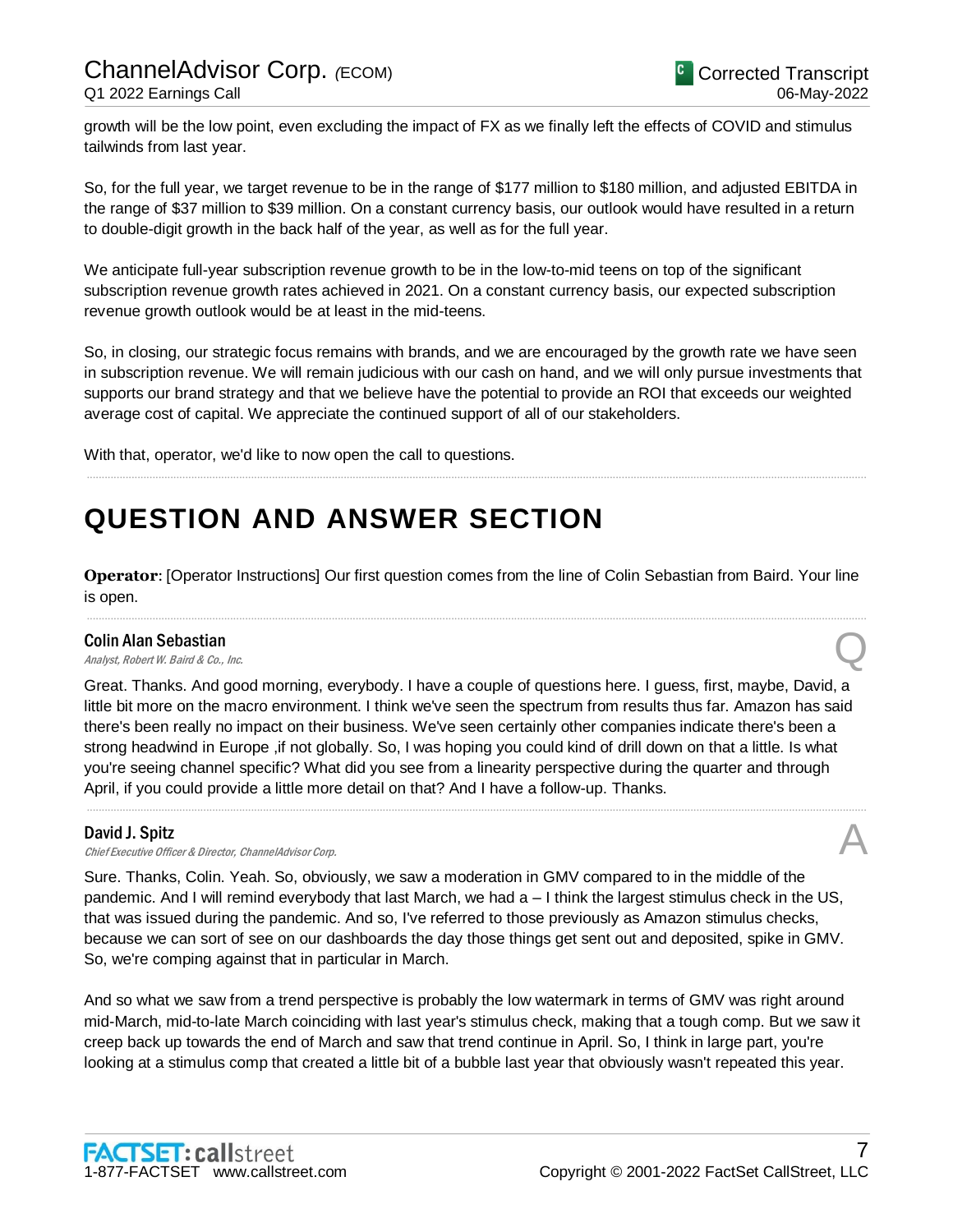ChannelAdvisor Corp. *(*ECOM) Q1 2022 Earnings Call

Beyond that, it's – I'm speculating, of course, but I think that inflation, you'd have to be crazy to not think that that has some effect on consumer discretionary spending, when gas is \$4, \$5, \$6 a gallon depending on where you live. And so, I expect that probably has weighed a little bit on discretionary spending as well.

But I would say, the patterns were fairly consistent. I would not say that they were necessarily channel specific. If you look at our charts, the things that I look at internally, all the lines sort of followed, similar trajectories over the course of Q1 and into April.

.....................................................................................................................................................................................................................................................................

## Colin Alan Sebastian **Colin Alan Sebastian**<br>Analyst, Robert W. Baird & Co., Inc. Quality Analyst, Robert W. Baird & Co., Inc.

Great. That's helpful. And I wanted to drill down a little bit on the brand subscription ARPU or ARPC, the sort of ongoing increase there, can you kind of walk through the drivers of that increase and how high you think that could ultimately go, sort of on an apples-to-apples basis?

.....................................................................................................................................................................................................................................................................

#### David J. Spitz

David J. Spitz<br>Chief Executive Officer & Director, ChannelAdvisor Corp. And The Context of the Security of the Chief Executive

I'll give you some qualitative assessment. Then, Rich, if you've got something to add, feel free to join in. One of the nice things about brands is that they can really use the entirety of our platform, right? So we have obviously, we're best known for our marketplace integrations, but we're also the first and we also offer first-party dropship, digital marketing, retail media, shopping analytics, Shoppable Media, right, we have a wide range of capabilities. And 99 times out of 100, when we initiate a relationship with a brand, they are starting with one particular solution because they're trying to solve an acute need.

But over time, they see lots of opportunity to expand with us. They could be adding additional products, they could be expanding channels, they could be growing into other geographies. Many of the brand customers we work with actually have a multitude of brands, so we might start with one product line and then expand it to other product lines. So all of those things contribute to a pretty significant expansion opportunity for brands.

One of the things that we said at our Analyst Day is that we felt that just on our existing customer base alone, we could roughly quintuple our revenue. Meaning at the time that we did our Analyst Day, I think, we were at about \$50 million in revenue from brands and we felt the addressable market or share of wallet within our brand customers that we already have, was at least \$250 million. So obviously, we're also focused on adding additional logos as time progresses. But the expansion opportunity with brands is pretty significant and remains an important focus for us.

.....................................................................................................................................................................................................................................................................

#### Richard F. Cornetta

**Richard F. Cornetta**<br>Chief Financial Officer, ChannelAdvisor Corp.  $\mathcal{A}$ 

Yeah. The only thing I'll add there, Colin is, I mentioned in our prepared remarks that the fastest growing revenue cohort are our customers with ARR greater than \$100,000 and that's driven by our brands focus. So just to put some numbers behind that, that sight or how our brands – our focus on brands customers there. And also with regards to net revenue retention, we mentioned at Analyst Day over 100%, again driven by our brands focus there. So just to put some numbers behind David's statements.

.....................................................................................................................................................................................................................................................................

## Colin Alan Sebastian **Colin Alan Sebastian**<br>Analyst, Robert W. Baird & Co., Inc. Quality Co., Let  $Q$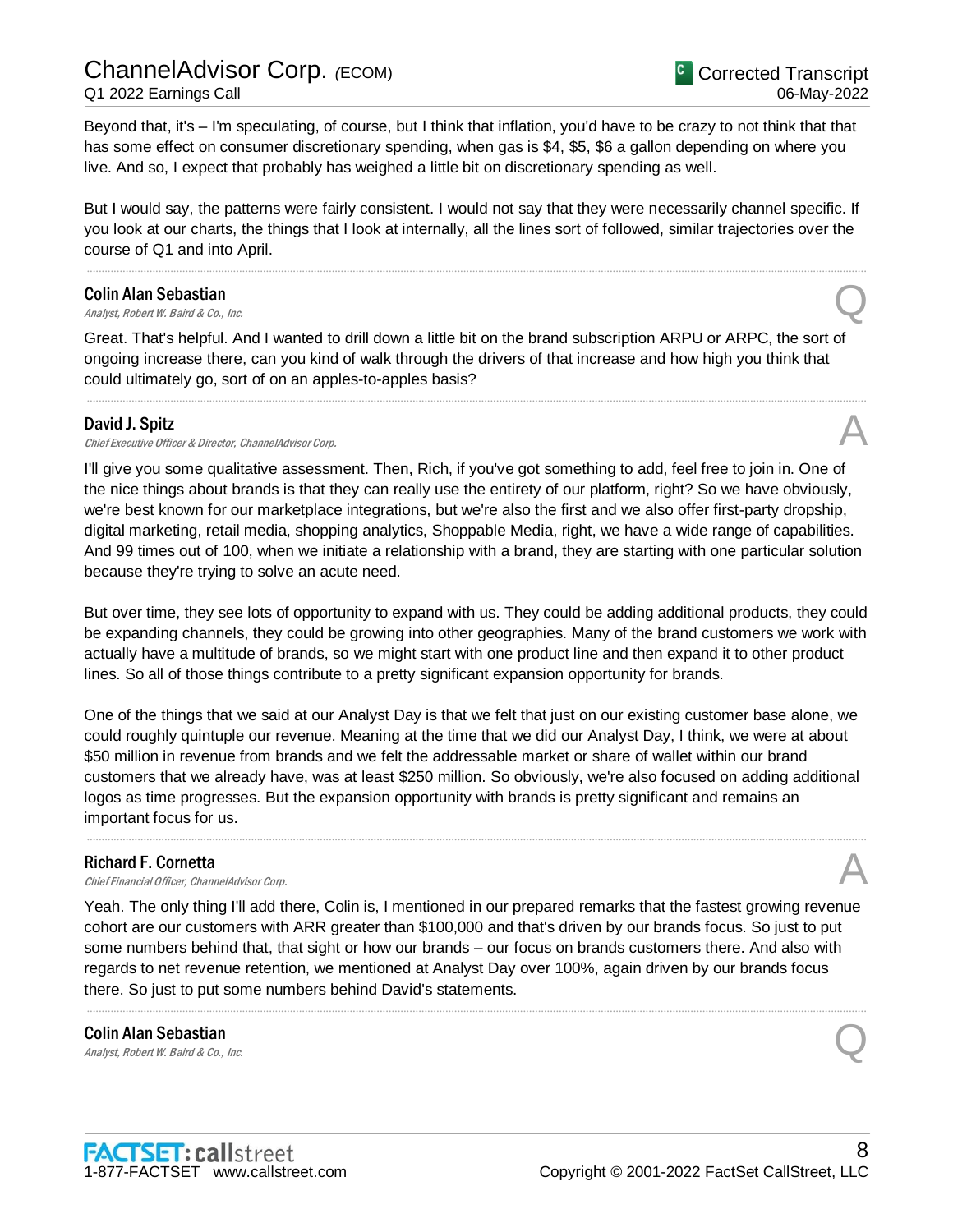Thanks. And just to clarify, when you – beyond sort of the size of the brand, in terms of monetization growth or pricing, is part of the expectation that you'll be able to drive higher pricing as brands are adopting more of these services?

.....................................................................................................................................................................................................................................................................

#### David J. Spitz

David J. Spitz<br>Chief Executive Officer & Director, ChannelAdvisor Corp.

Yeah. There's a few different ways we can grow, right? So if they're adding additional products from our platform or expanding to new geographies or additional product lines that they have, certainly we – those come at a price, right? So we charge for those various services. And, of course, I neglected to mention the just growth itself. So as brands join our platform and they sell more and they grow GMV, that's also another growth factor for us. But yeah, in virtually all cases, there's an opportunity to monetize that expansion, which is why you're seeing that expansion in – significant contributor to the expansion of subscription revenue we have with brands.

.....................................................................................................................................................................................................................................................................

.....................................................................................................................................................................................................................................................................

## Colin Alan Sebastian **Colin Alan Sebastian**<br>Analyst, Robert W. Baird & Co., Inc. Quality Co., Let  $\Omega$

Thank you.

#### Richard F. Cornetta

**Richard F. Cornetta**<br>Chief Financial Officer, ChannelAdvisor Corp.  $\mathcal{A}$ 

One other thing to add there also is that our brands customers tend to be more managed customers. So that also is a driver of higher average revenue per customer. They're utilizing our e-commerce experts every day to advance their e-commerce objectives. And they pay a premium for that.

.....................................................................................................................................................................................................................................................................

.....................................................................................................................................................................................................................................................................

.....................................................................................................................................................................................................................................................................

## Colin Alan Sebastian **Colin Alan Sebastian**<br>Analyst, Robert W. Baird & Co., Inc. Quality Co., Let  $\Omega$

Thanks,

**Operator**: Our next question will come from the line of Zach Cummins from B. Riley Securities. Your line is open.

#### Zach Cummins

**Zach Cummins**<br>Analyst, B. Riley Securities, Inc.  $\bigotimes$ 

Hi. Good morning. Thanks for taking my questions. First one for me, Rich, can you talk about some of the currency assumptions you're making here in the Q2 guidance and kind of what's being baked into that full-year outlook as well?

#### Richard F. Cornetta

**Richard F. Cornetta**<br>Chief Financial Officer, ChannelAdvisor Corp.  $\mathcal{A}$ 

Yeah. It's pretty remarkable what we've seen just in the last two weeks for that matter. We have updated our forecast a couple of weeks ago and then made a few adjustments more recently, and it was really surprising to us how much of an impact it had on Q2, let alone the rest of the year.

.....................................................................................................................................................................................................................................................................

We mentioned in Q2, roughly a 3-point impact which essentially if not for FX, we would be right in line with current consensus for Q2. For the remainder of the year, we could see anywhere between a 4 point to 5 point impact as a result of FX. And that's what's baked into our current model.

.....................................................................................................................................................................................................................................................................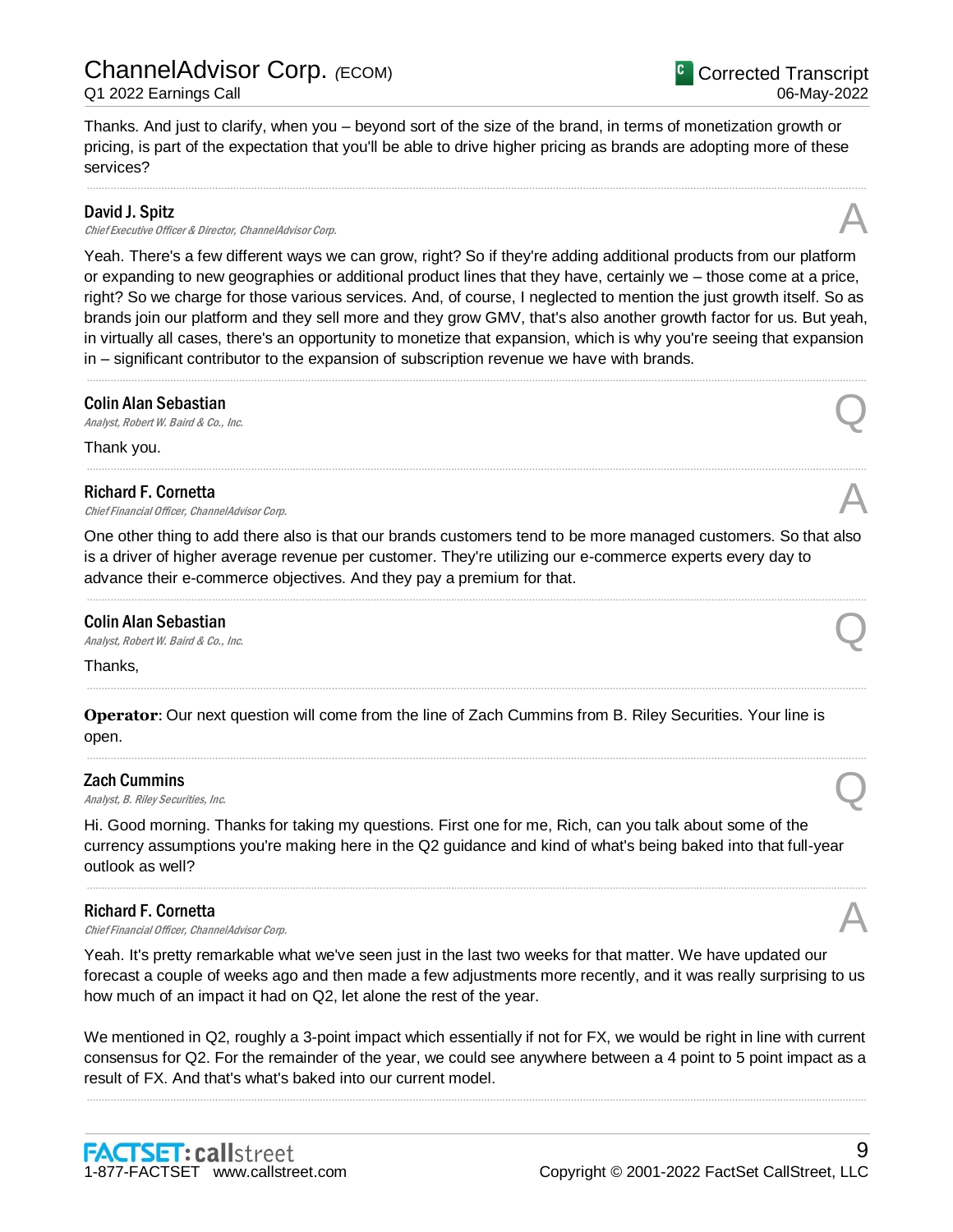#### Zach Cummins

**Zach Cummins**<br>Analyst, B. Riley Securities, Inc.  $\bigotimes$ 

Understood. That's helpful. And in terms of the investments, I know for the last probably year-plus, you've really been working to build out sort of the sales force and then investing in new product innovations. Can you talk about where you're at with the sales force at this juncture in terms of having enough, I guess, quarter carrying capacity to be able to sufficiently meet the demand that's in front of you?

.....................................................................................................................................................................................................................................................................

#### David J. Spitz

David J. Spitz<br>Chief Executive Officer & Director, ChannelAdvisor Corp. And The Context of the Security of the Chief Executive

Yeah. Zach. This is David. We're really pleased. So we came into the year, you may recall, with a bit of a gap there on sales capacity. And we've worked really hard over the course the last four months to address that. And I would say, we are very close to completely closing the gap. We're actually trying to hire to a year-end target. And so we're just a few head count short of that, and I anticipate that by the end of Q2, we should have that fully resolved, and hopefully with a little bit of luck, maybe actually over-hire a little bit to create some bench. But we made strong progress in the quarter and into April on that front.

.....................................................................................................................................................................................................................................................................

#### Zach Cummins

**Zach Cummins**<br>Analyst, B. Riley Securities, Inc.  $\bigotimes$ 

Understood. That's helpful. And final question geared towards that. Can you talk a little bit about, I guess the marketplace expansion strategy? It seems to be pacing well ahead of expectations from the initial targets that were put out there. I mean, has there been any sort of key theme in terms of specific regions or specific marketplaces that majority of your brands customers have been interested in breaking into?

.....................................................................................................................................................................................................................................................................

#### Elizabeth Segovia

**Elizabeth Segovia**<br>Chief Operating Officer, ChannelAdvisor Corp.

Thanks for the question. I think it's a good one. I think, you're right on the money in that we focus on what our clients are looking to do in terms of specific expansion. There is still quite a bit of opportunity across Europe as well as a lot of emerging opportunity in Asia Pacific. So I would say, the expansion efforts have certainly been weighted strongly in those regions. We've certainly added channels in the United States and continue to do so. But the majority of our activity over the last year has been really focused on European and Asia Pacific marketplaces.

In integrations, we've also seen a lot of activity in the 1P space, which has driven a lot of connections. So, beyond that we have a wide variety of customers and they're focused on a number of different things. And that's what's pretty cool actually about marketplaces, is that they're focus on specific areas or specific product categories. And so, as our customers focus on building out their footprint, we follow suit. So, we just tend to focus on where the market is going in terms of new and emerging marketplaces and where customers are trying to reach more consumers.

.....................................................................................................................................................................................................................................................................

.....................................................................................................................................................................................................................................................................

#### Zach Cummins

**Zach Cummins**<br>Analyst, B. Riley Securities, Inc.  $\bigotimes$ 

Got it. That's helpful. Well, thanks for taking my questions and best of luck for the rest of the quarter.

## David J. Spitz

Chief Executive Officer & Director, ChannelAdvisor Corp.

Thanks, Zach.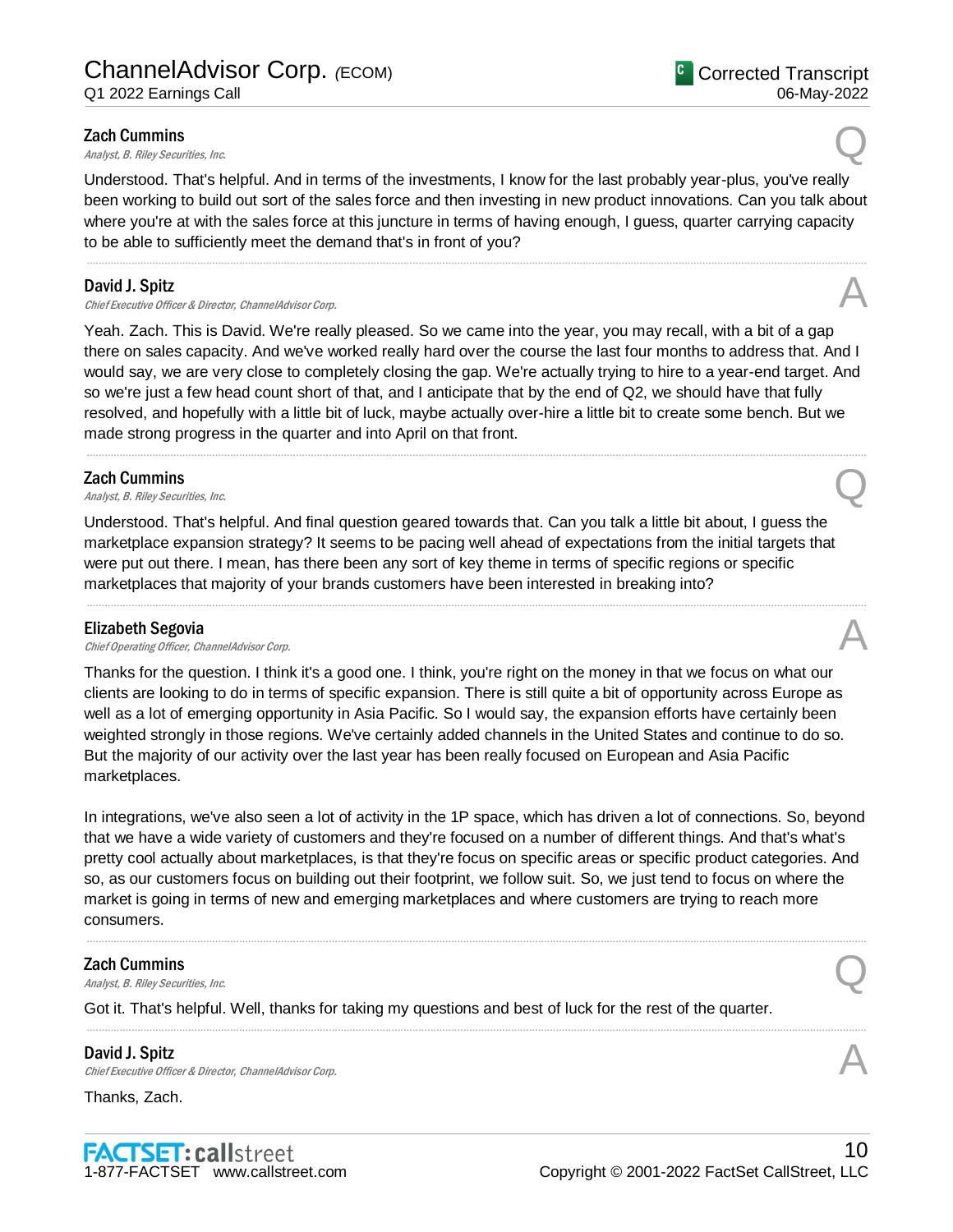**Operator**: Our next question comes from the line of Matt Pfau from William Blair. Your line is open.

#### Matthew Pfau

**Matthew Pfau**<br>Analyst, William Blair & Co. LLC Quantum Blair & Co. LLC

Great. Thanks for taking my questions, guys. Just wanted to ask on – in terms of the demand environment, so obviously, there's some impact here on the variable revenue from the GMV front. But in terms of what you're seeing with bookings relative to either new customers or expansions with the existing customers, is that impacted at all by some of the normalization of e-commerce, or how does that continue the momentum that you guys have been seeing?

.....................................................................................................................................................................................................................................................................

.....................................................................................................................................................................................................................................................................

#### David J. Spitz

David J. Spitz<br>Chief Executive Officer & Director, ChannelAdvisor Corp.

Hey, Matt. Yeah, I think the demand environment remain strong. Obviously during COVID, there were a number of companies that went into high gear in terms of their digital transformation and that was that was helpful to us, but there are many, many companies that are finally getting to the point where they can address these things, right? They spent the last year or two kind of more in [ph] 3 hours mode (30:21) where they were dealing with either supply chain or fulfillment or staffing, all those kinds of things. And so, I would say, the demand environment remain strong.

#### Matthew Pfau

**Matthew Pfau**<br>Analyst, William Blair & Co. LLC Quantum Blair & Co. LLC

Got you. And I think, part of the – some of the initiatives Beth has done with her team is sort of being more strategic with some of the enterprise clients that you have and maybe sort of thinking about longer term road maps that they have, is – any change in, I guess, what you're hearing from customers in terms of their longer term plans relative to either marketplace expansion or e-commerce in general?

.....................................................................................................................................................................................................................................................................

.....................................................................................................................................................................................................................................................................

#### David J. Spitz

David J. Spitz<br>Chief Executive Officer & Director, ChannelAdvisor Corp.

I'll have Beth comment on that. But I would say at a high level, I don't really see any change. I think, nobody expected e-commerce growth rates during COVID to continue indefinitely, trees don't grow to sky per se, but everybody understands the continuously increasing importance of e-commerce. The probability that it's got a lot of room to grow in terms of share of wallet, and it's not just the growth of e-commerce for brands, it's also about their transformation to get closer to the consumer. If we look at other instructive industries, like just look at the media industry, right, nobody is placing bets on blockbuster video anymore, right? It's all about content owners getting closer to the consumer. It's – the Internet has a way of compressing the distance between producers and consumers.

And so, in e-commerce, it's really not any different. And brands who have proprietary products recognize that the path to the consumer is shifting rapidly and in many cases, means they have to get closer to how they reach that consumer. So that's the long term kind of fundamental, secular dynamic that is changing a lot of behavior on top of just the overall long-term growth of e-commerce. And Beth, I don't know if you had anything you want to add, just around sort of the customer commentary or the road map.

.....................................................................................................................................................................................................................................................................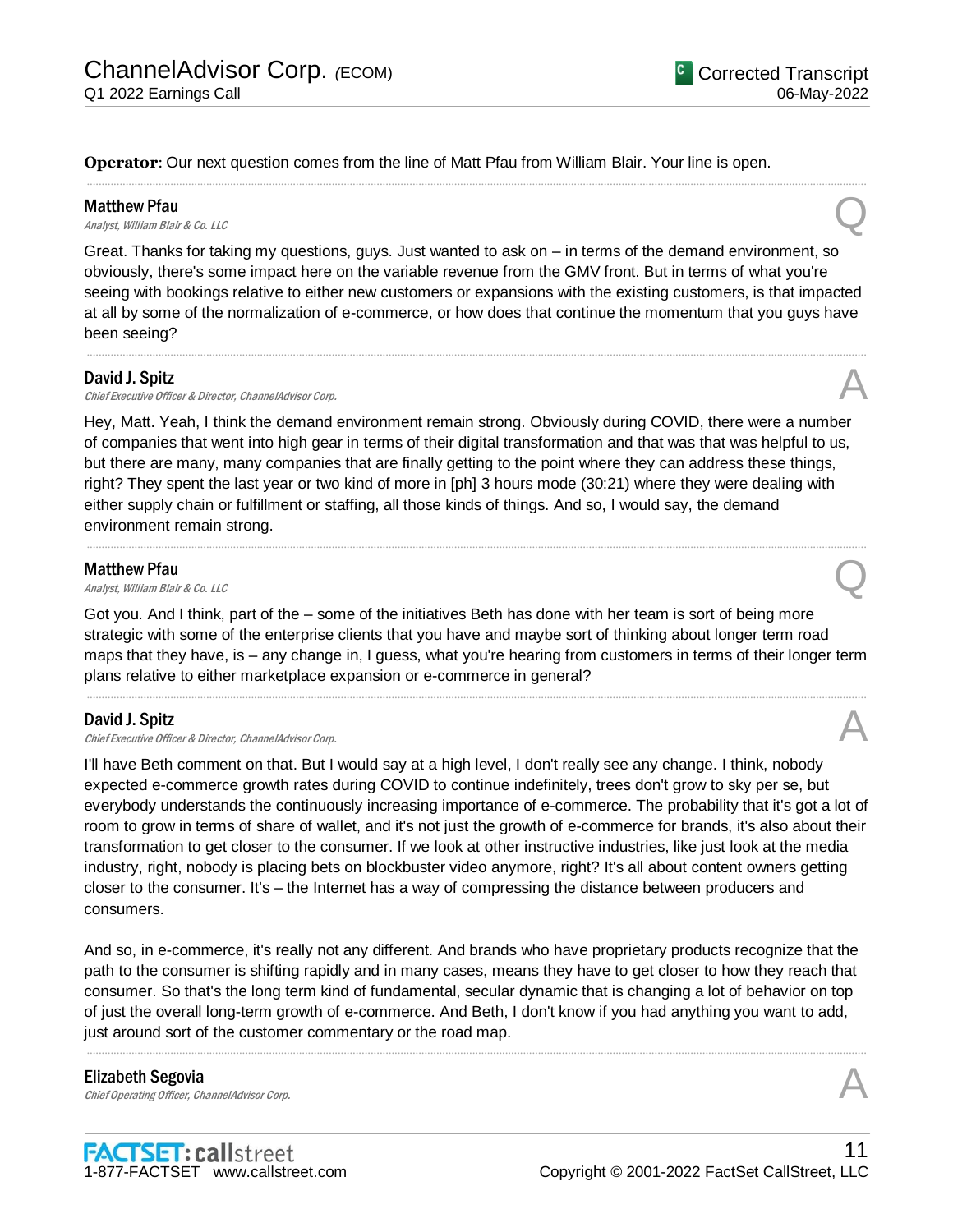## ChannelAdvisor Corp. *(*ECOM) Q1 2022 Earnings Call

Yeah. I mean, I would say, steady as she goes, right? So we certainly saw an acceleration of interest and activity and commitment from brands as they realized the digital transformation just needed to move more quickly. But I would say, these efforts are tremendous and time-consuming. So, as brands look to grow their direct-to-consumer businesses, expand on marketplaces, build out their fulfillment capabilities, these things take time. And depending on their global footprint and how many countries they want to do that with and how many brands, it takes a consistent and steady effort.

And so, while significant progress was made last year and we've expanded channels to meet and lead that demand, there's much more progress that has yet to be made. So we are continuing to invest in our enterprise level of service. We're continuing to apply those new resources to enable those customers, to execute those expansion plans. And as I mentioned, every year we go through an annual planning exercise and we really focus on, so what are we doing this year and what's the quarter-by-quarter plan and how many new channels are we going to bring on board. And so, we are in execution mode, and I would expect that's going to go on for multiple years with our existing clients. And then as we acquire new logos, we'll start the process again with them.

.....................................................................................................................................................................................................................................................................

.....................................................................................................................................................................................................................................................................

#### Matthew Pfau

**Matthew Pfau**<br>Analyst, William Blair & Co. LLC Quantum Blair & Co. LLC

Great. And just one more for me on the Commerce Network, maybe just an update of those efforts and what you're seeing there.

#### Elizabeth Segovia

**Elizabeth Segovia**<br>Chief Operating Officer, ChannelAdvisor Corp.

Sure. I'll take that one. So the Commerce Network is going well. So we have – that's our capability that brings both sides of our networks together. So it gives our partners an opportunity to log-in to our software on a regular basis to seek out and find new retail and brand sellers to bring to market. And it also enables our customers obviously, to find more channels to go-to-market on. And so, this network creates a matchmaking opportunity and expansion opportunity for both sides of that network.

And I would say we've seen steady engagement, we saw some very nice engagement as we went through Q1 as the heat of Q4 and execution sort of died down a little bit. And our customers and our partners started focusing on the plans for the year. We saw a lot of profile sharing and a lot of engagement happening. We've seen an uptick in our partner profile, creation and sharing. And so, I think it's a steady as she goes. We are nurturing the platform. We're continuing to plan for and release new capabilities throughout this year and the road map goes into next year as well. So you'll hear us talk about it more as we give you updates in the future, but it's going as planned. Thank you.

.....................................................................................................................................................................................................................................................................

.....................................................................................................................................................................................................................................................................

#### Matthew Pfau

**Matthew Pfau**<br>Analyst, William Blair & Co. LLC Quantum Blair & Co. LLC

Great. Thanks, guys. Appreciate it.

#### David J. Spitz

Chief Executive Officer & Director, ChannelAdvisor Corp.

Thanks, Matt.

**Operator**: [Operator Instructions] Our next question will come from the line of Thomas Forte from D.A. Davidson. You may begin. .....................................................................................................................................................................................................................................................................

.....................................................................................................................................................................................................................................................................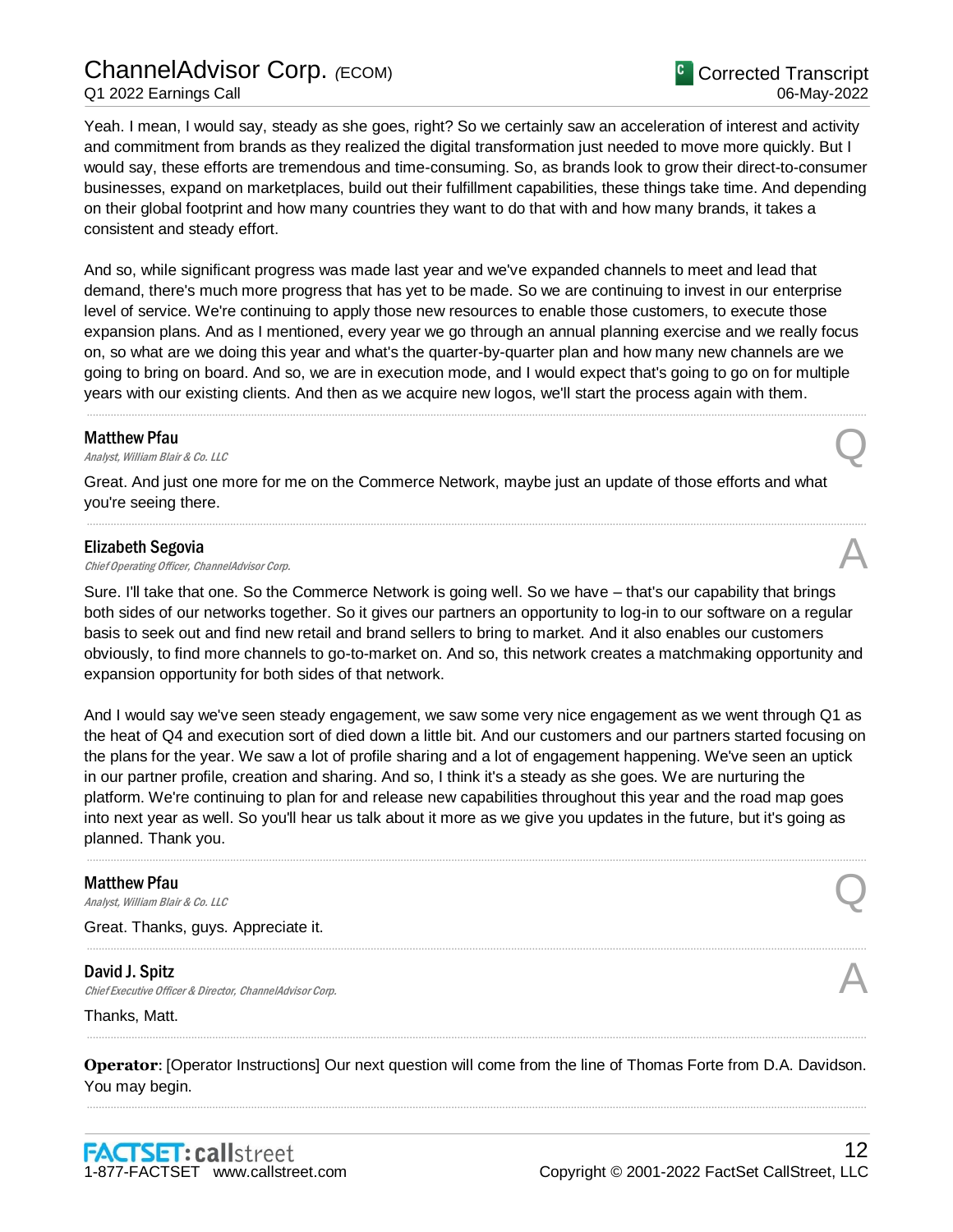#### Tom Forte

**Tom Forte Q**<br>Analyst, D.A. Davidson & Co.

<sup>C</sup> Corrected Transcript

06-May-2022

Great. Thank you for taking my questions. I have three. So, the first one, David, you talked about inflation at the ecommerce level, I'd like to know about inflation at the ChannelAdvisor level. How are you managing it, including labor inflation?

.....................................................................................................................................................................................................................................................................

## David J. Spitz

David J. Spitz<br>Chief Executive Officer & Director, ChannelAdvisor Corp. And The Content of the Chief Executive Officer & Director, ChannelAdvisor Corp.

Hey, Tom. Thanks. Yeah, so our merit increase for the year for our employees was significantly higher than we would normally do in a year. I believe it was more than 2x kind of the normal annual increase as we work to keep up with the market and make sure that we're being thoughtful and standing by our employees. So that's been a part of it. We also kicked off a pricing increase at the beginning of Q2 and so we increased our price book. And obviously, that'll take time to work through our entire customer base. But we view that as helping to offset, at least partially offset, some of the increases in wages that we've seen.

.....................................................................................................................................................................................................................................................................

#### Tom Forte

**Tom Forte Q**<br>Analyst, D.A. Davidson & Co.

Great. And then my second question, and I have one more after this one, so I wanted to get your thoughts on the e-commerce industry and the impact for two items. One, discretionary spending, returning to travel, seen some companies talk about that, and then the second, Apple's emphasis on privacy affecting the efficacy of digital advertising.

.....................................................................................................................................................................................................................................................................

## David J. Spitz

David J. Spitz<br>Chief Executive Officer & Director, ChannelAdvisor Corp.

Yeah. I'll start with the first – or excuse me, the second around privacy. I think that's a trend that's just going to keep going, right, whether it's pressure from Apple, maybe from Google in some of their app policies and also on the regulatory front, right? I don't see an environment where privacy considerations don't get more stringent over time. And so, for us, I think it's actually been a bit of a tailwind. We don't use cross-channel cookies, we're not trying to track users across channels.

And what this has really done, in my view, is this has taken what has historically been kind of a duopoly between Facebook and Google and kind of cracked it open. So, retail media is one of the fastest-growing segments for us. That's, things like Amazon advertising or any of the advertising programs that exist across different retail sites. And our strategic partnership with Criteo is going to help us attach to a much broader set of those.

So, privacy, I think, is actually driving an intense desire to have more first-party data and to – and creating an opportunity for these sites to monetize more directly. So, I think net-net, it's a benefit for us and probably continue to add dollar shift from again, some of the some of the traditional behemoths to more dedicated sites.

To your first question about inflation and discretionary spending and travel, I'm not a macro economist, but I do think the consumer remains healthy. We're obviously in a uncertain environment as it relates to increases in interest rates, what that does and does the economy sort of have a soft landing or did it slow down abruptly. I saw that the jobs report just came out and it was really pretty strong. That's probably a lagging indicator. You're starting to see unprofitable companies and start-ups contemplate layoffs. So, maybe that's the canary in the coal mine. But as I said, in response to an earlier question, I think it's hard to imagine that with the fuel prices the way they are, with food price – when you look at the basics, right, the necessities, food, fuel, energy, those costs have gone up pretty substantially. And while I think the consumer is pretty strong, you have to believe that that has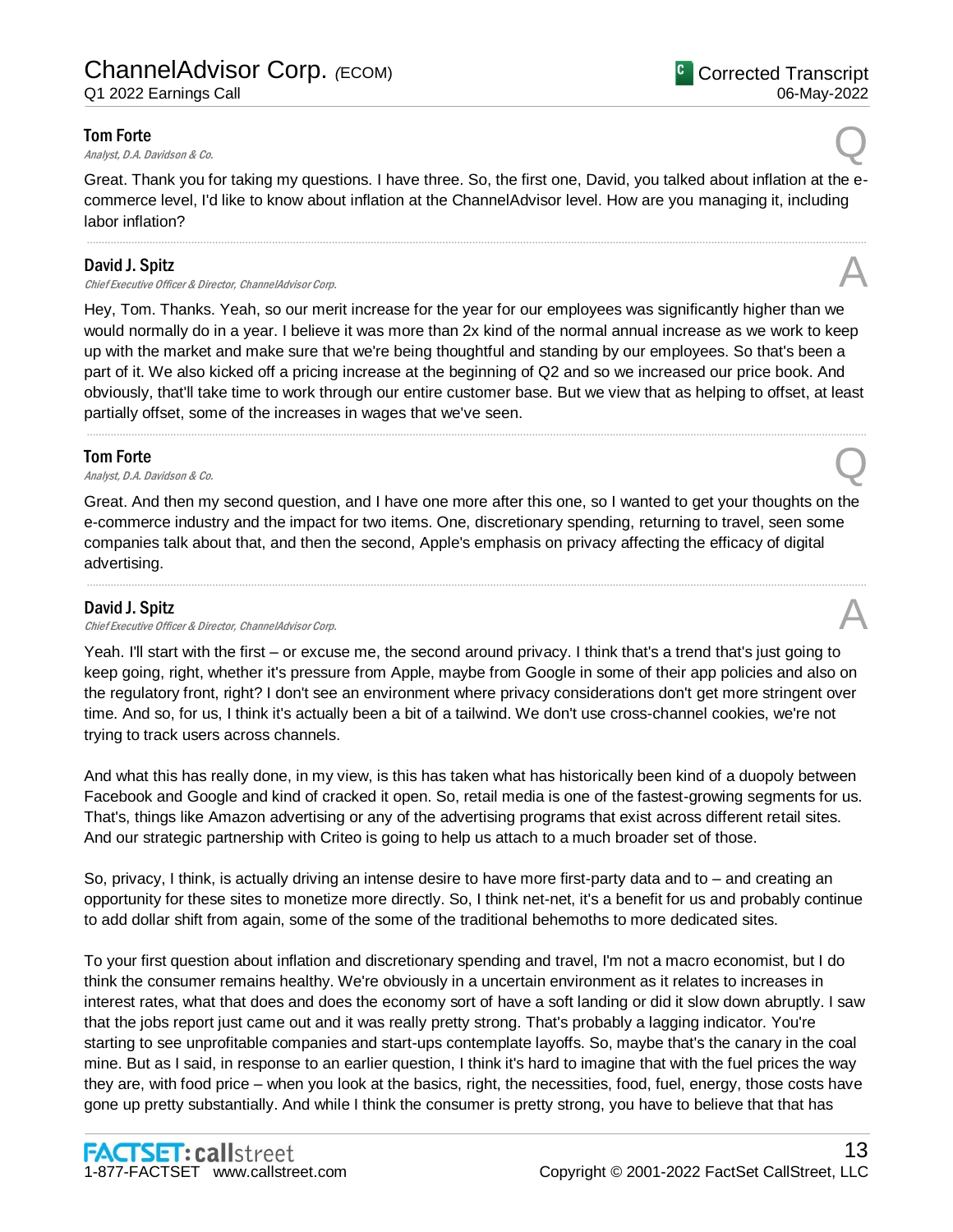some impact on discretionary spending. Travel, I do think that there's a lot of pent-up demand to sort of get out of the house and go somewhere. Whether that's a meaningful impact on discretionary spending, I don't know.

But our view, the way we look at the rest of the year is that we think first quarter and at least the first part of second quarter, are kind of the toughest comps, again because of stimulus checks. A year ago, we had the child tax credit that was going out on a monthly basis for a period of time. And that's going away and you have inflation, so – but we expect the comps to ease and for GMV growth to be moderate and sort of normalize in the back half of the year. We have Prime Day, that's another point, right? I think Richmond in his comments that last year Prime Day was in Q2, this year it's scheduled for July. So that's Q3. So that will be a pretty interesting moment to see how Prime Day compares year-over-year. But believe, we think the back half of the year looks a little bit more normal compared to the first half of the year.

.....................................................................................................................................................................................................................................................................

.....................................................................................................................................................................................................................................................................

#### Richard F. Cornetta

**Richard F. Cornetta**<br>Chief Financial Officer, ChannelAdvisor Corp.  $\mathcal{A}$ And Tom...

[indiscernible] (40:50)

#### Richard F. Cornetta

**Richard F. Cornetta**<br>Chief Financial Officer, ChannelAdvisor Corp.  $\mathcal{A}$ 

Tom, sorry to interrupt. So, just one thing to add, specific to financial modeling, when you mention travel, we are anticipating some increased travel in the back half of the year as well as in 2023, almost a return to previous levels. So there are some additional expenses to be incurred as more economies open up and then travel has become more acceptable, to factor that into your financial models.

.....................................................................................................................................................................................................................................................................

#### Tom Forte

**Tom Forte Q**<br>Analyst, D.A. Davidson & Co.

Excellent. All right. So my third question is almost like a case study. David, you said something that I thought was remarkable on Zalando. They're now to number three spot ahead of Walmart. So is that because we've hit some sort of inflection point for e-commerce penetration for apparel in European markets, or is it because maybe Walmart is emphasizing grocery, but if you were to step back, what's enabled Zalando to achieve the three spot on your GMV list?

.....................................................................................................................................................................................................................................................................

## David J. Spitz

Chief Executive Officer & Director, ChannelAdvisor Corp.

Yeah. I think, it's probably a couple of things. I think Walmart, during the course of the pandemic – so all of these products when you do, when you go to one of these sites they're typically showing up as a result of some kind of search. And I think Walmart shifted some of the emphasis towards first party products, right, because if you think about what people were buying online, it tended to be consumer staples and stuff like that. So, I think, most of our exposure is to marketplace. And I think there was a little bit of a shift towards 1P. And so, that's another thing that I think will lap against in Q1 and Q2 that should dissipate from a year-on-year perspective.

But putting that aside for a moment, I think Zalando, probably the – so for those who aren't familiar, it's a European, they're based in Germany, it's a European fashion retailer or fashion marketplace. And I think one of the things that Zalando has done very well that other marketplaces haven't necessarily done is they really work closely with their brands to help with storytelling. And it's not just like everybody gets the sort of same format, one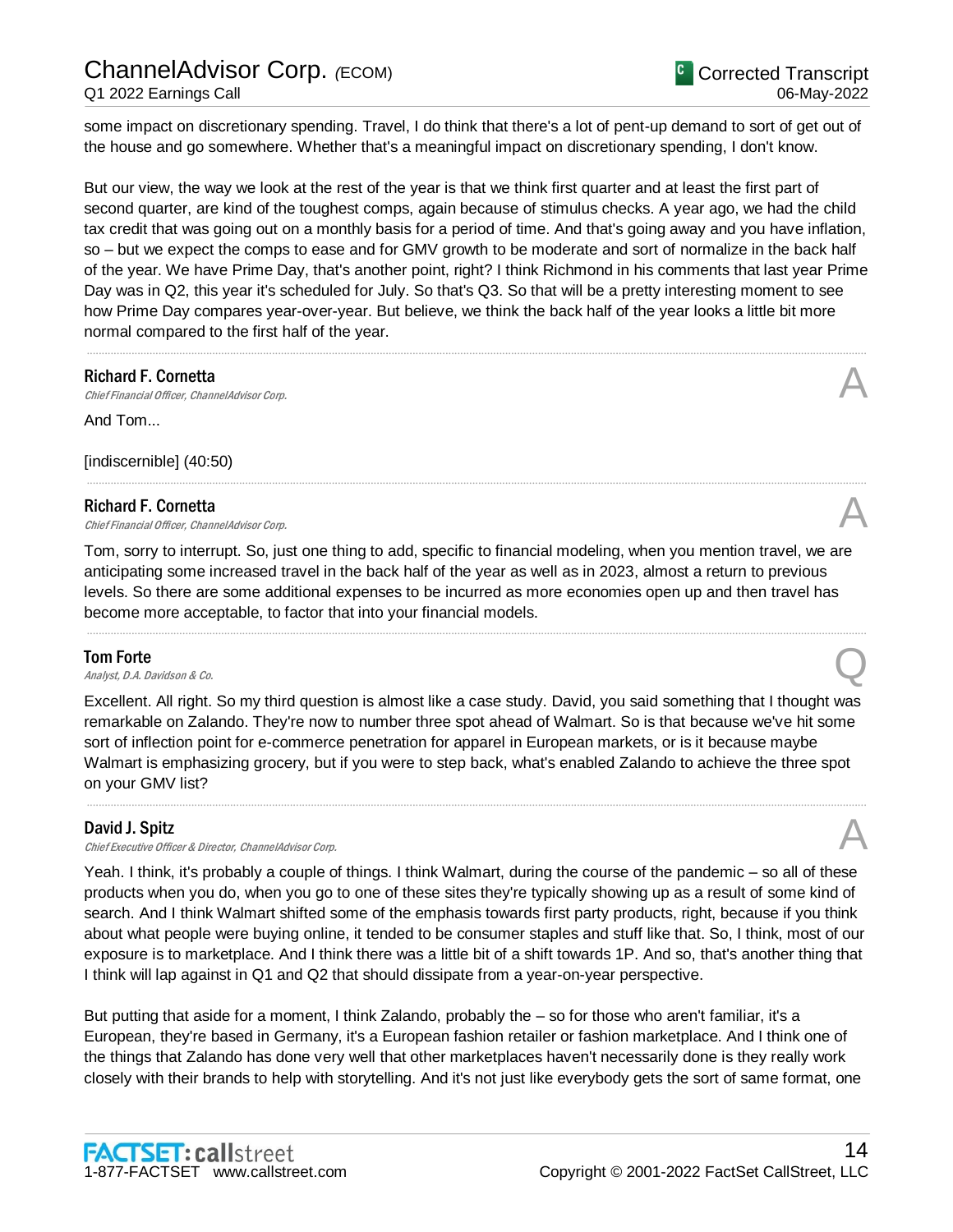picture kind of transactional [indiscernible] (43:05). Because it's so focused on fashion, it really provides more of a storytelling type of environment.

And they've done a fantastic job rolling out fulfillment services and continue to establish themselves as – and one of the things I have said in the past is that the way to compete in the space isn't necessarily to go and be the next big general merchandise marketplace, it's to go, be a winner in a specific category because every category has different shopping characteristics. If you think about how automotive is, right? So automotive is very geared towards make model a year, which we call fitment. And how-to videos and community. Fashion, obviously is much more image and video-based. And so, you can build sort of category-specific experiences that are really compelling compared to sort of general merchandise marketplaces.

So I think Zalando has just, frankly executed really well. We've had a great partnership with them. I know they view ChannelAdvisor as a strategic partner, because we were able to bring those brands on not only quickly, but with high-quality integration that ultimately translates to a good consumer experience, which is important for everyone. And so, we've enjoyed a very fruitful relationship with them. And I anticipate it'll continue to grow nicely for us.

.....................................................................................................................................................................................................................................................................

.....................................................................................................................................................................................................................................................................

.....................................................................................................................................................................................................................................................................

.....................................................................................................................................................................................................................................................................

#### Tom Forte

**Tom Forte Q**<br>Analyst, D.A. Davidson & Co.

Great. Thanks, David. Thanks, Rich. Thanks, Beth.

#### David J. Spitz

David J. Spitz<br>Chief Executive Officer & Director, ChannelAdvisor Corp. And The Content of the Chief Executive Officer & Director, ChannelAdvisor Corp.

Thanks, Tom.

**Operator**: And our final question will come from the line of Josh Reilly from Needham. Your line is open.

#### Joshua Reilly

**Joshua Reilly**<br>Analyst, Needham & Co. LLC

Hey, guys. Thanks for taking my questions. Nice job on execution here in the quarter in a challenging macro. I'm going to throw another macro question out here. How much of a divergence and trends are you seeing between the US and Europe and maybe the rest of the world since the war in Ukraine has started? Are you seeing Europe slow e-commerce trend significantly faster than the US or is it closer to parity?

.....................................................................................................................................................................................................................................................................

#### David J. Spitz

David J. Spitz<br>Chief Executive Officer & Director, ChannelAdvisor Corp. And The Context of the Security of the Chief Executive

Yeah. It's an interesting question, and I actually have to go back and rerun some of my analysis, because frankly the biggest impact right now is, as Rich said, currency, right? So we have fairly meaningful exposure to the British pound and to the euro. And if you just look at a chart over the last couple of weeks of April, you'll see that the unusually rapid strengthening of the dollar compared to what you would normally see during most two to three week periods. And so, we've seen that that's actually the biggest impact. And so, I need to go back and sort of reparse, neutralizing the effects of currency.

But I would say, just from a demand perspective, we continue to see strong demand in Europe. I think a lot of that is predicated on a lot of the work we've done around products. So that was leading to some of the channel expansion opportunities that we've had and a good bit of that is based on Europe. Europe is more fragmented from an e-commerce perspective, so the more we sort of cover that fragmented space, the more attractive we are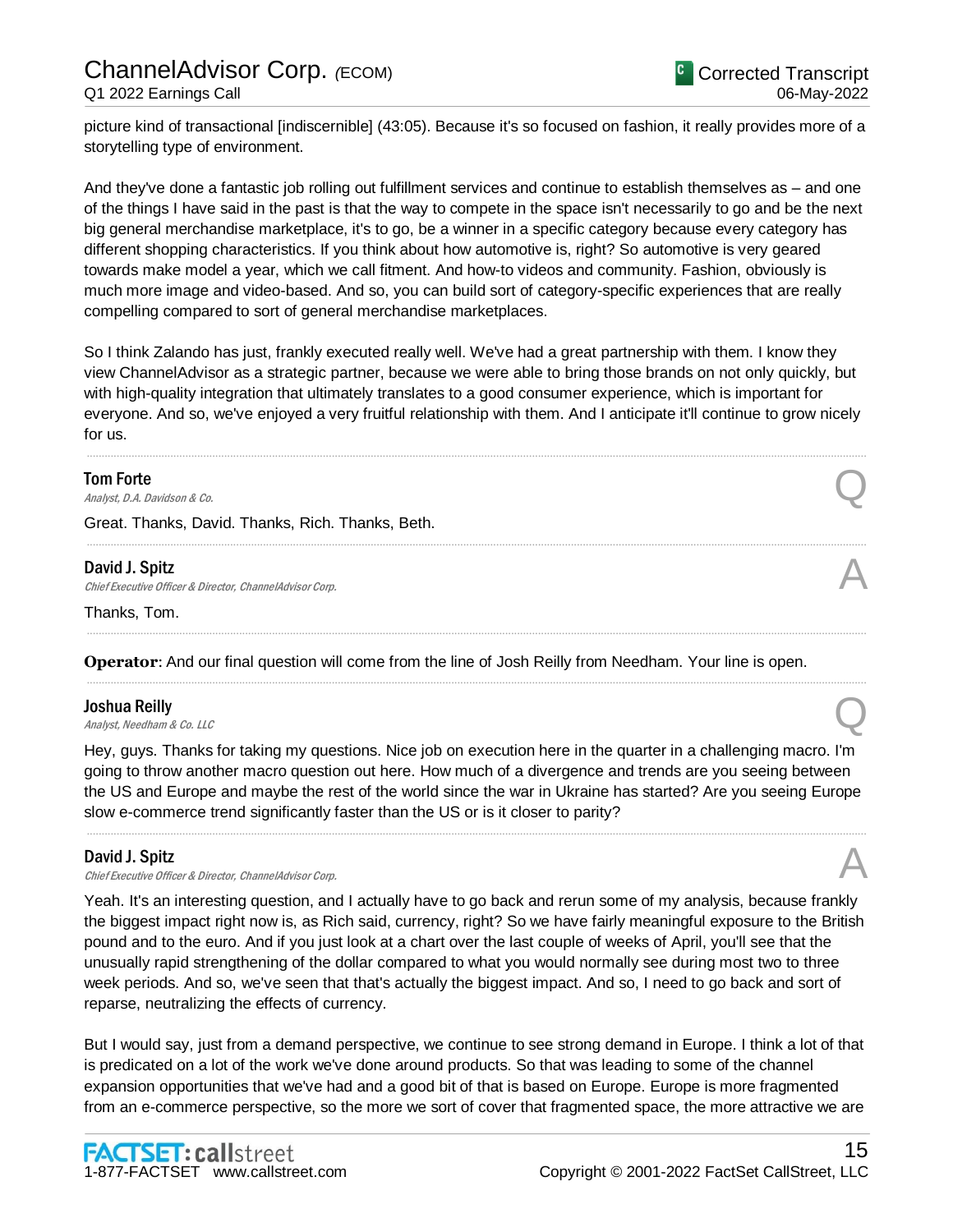to those who want to sell in Europe. So, thus far, I would not say that the – I can tell you that we've seen a meaningful decline and I suspect that once we adjust for currency, I would say it's actually a pretty strong area for us at this point.

Now we don't have a significant exposure, at least directly to Eastern Europe at this point. So most of our exposure is UK, Germany, and then from there probably, France, Spain, Italy, maybe Netherlands. So I don't think at least from a direct standpoint that that we're seeing a meaningful impact at this point anyway.

.....................................................................................................................................................................................................................................................................

#### Joshua Reilly

**Joshua Reilly**<br>Analyst, Needham & Co. LLC

Got it. That's helpful. And then maybe just one on gross margins. Given the lower variable revenue here, how should we think about gross margins throughout the rest of the year? And with products like Shoppable Media and brand analytics, which as we know, are not based on GMV, offsetting the variable headwind to gross margin.

.....................................................................................................................................................................................................................................................................

#### Richard F. Cornetta

**Richard F. Cornetta**<br>Chief Financial Officer, ChannelAdvisor Corp.  $\mathcal{A}$ 

Yeah. Obviously, some of the success we saw with our margins over the last couple of years and continue to see even further now, was driven by variable revenue. And we said that most variable revenue falls right to the bottom line. We continue to focus on things we can control, which is subscription revenue, and again as I mentioned, 17% growth in Q1. There is no – with regards to gross margin, we've made investments there in support of our customer base. You should expect some normalization in our COGS line and gross profit in the back half of the year as the investments start contributing to expansion opportunities with our brands customers' base.

But if you see over the last couple of quarters, there has been some deceleration in COGS – in gross margin – I'm sorry, in the COGS line. And I just think that there's a lot of opportunity there to expand our relationships with our customers through this investment. And we'll see some top line benefit in the future.

.....................................................................................................................................................................................................................................................................

.....................................................................................................................................................................................................................................................................

#### Joshua Reilly

**Joshua Reilly**<br>Analyst, Needham & Co. LLC

Got it. Thanks, guys.

#### David J. Spitz

David J. Spitz<br>Chief Executive Officer & Director, ChannelAdvisor Corp.

Thanks, Josh.

**Operator**: Thank you. I'm showing no further questions in the queue. I'd like to turn the call back over to Raiford for any closing remarks. .....................................................................................................................................................................................................................................................................

.....................................................................................................................................................................................................................................................................

## Raiford Garrabrant

Director-Investor Relations, ChannelAdvisor Corp.

Thanks, Victor, and thank you everyone, for joining us today. We look forward to speaking with you again soon. .....................................................................................................................................................................................................................................................................

**Operator**: And this concludes today's conference call. Thank you for participating. You may now disconnect, and have a good day.